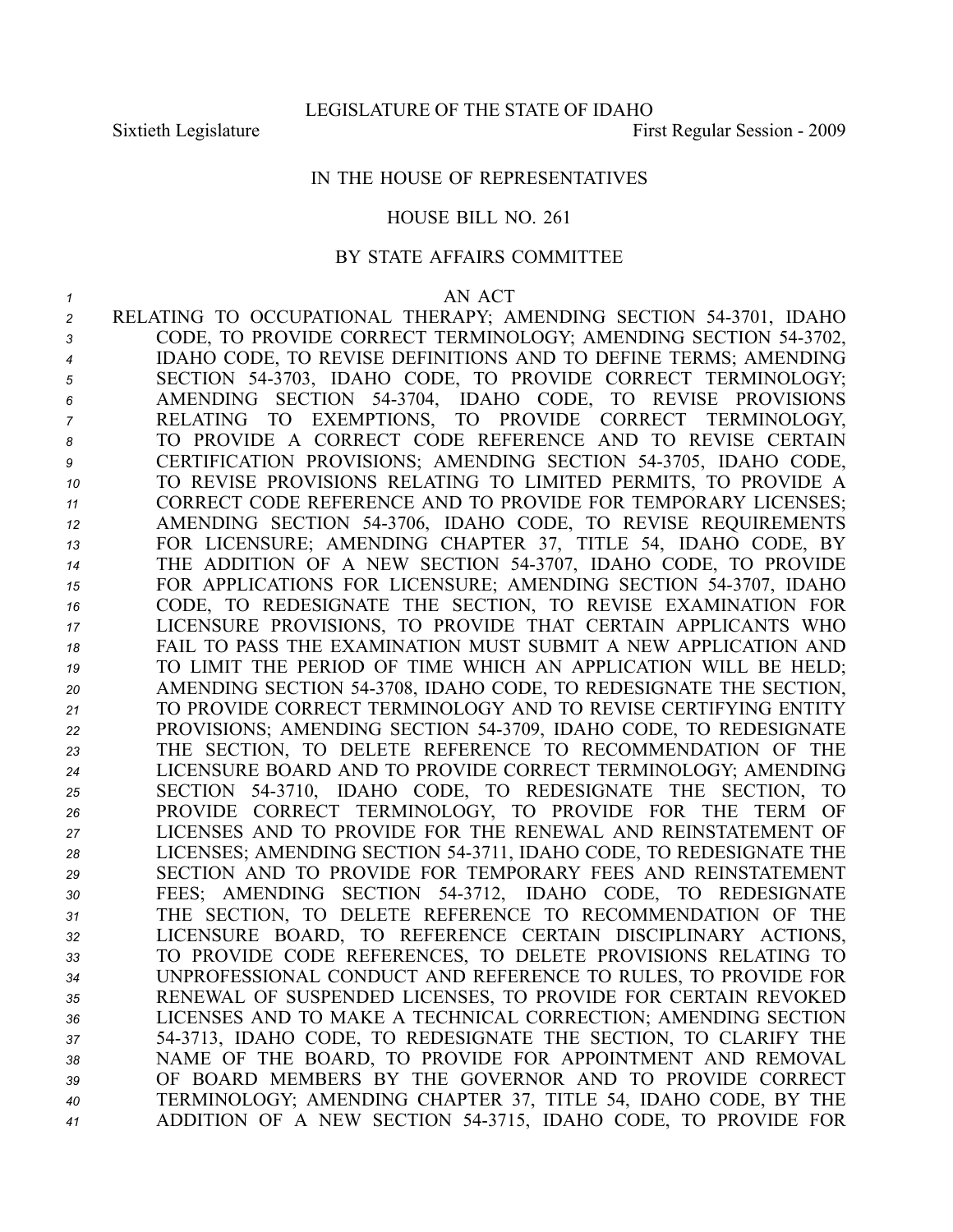SUPERVISION; AMENDING CHAPTER 37, TITLE 54, IDAHO CODE, BY THE ADDITION OF A NEW SECTION 543716, IDAHO CODE, TO PROVIDE FOR COMPLAINTS; AMENDING SECTION 543714, IDAHO CODE, TO REDESIGNATE THE SECTION AND TO REVISE AND PROVIDE FOR POWERS AND DUTIES OF THE BOARD; AMENDING CHAPTER 37, TITLE 54, IDAHO CODE, BY THE ADDITION OF A NEW SECTION 543718, IDAHO CODE, TO PROVIDE GROUNDS FOR ACTION AGAINST A LICENSEE FOR UNPROFESSIONAL CONDUCT; AMENDING SECTION 543715, IDAHO CODE, TO REDESIGNATE THE SECTION, TO PROVIDE FOR THE DISPOSITION OF RECEIPTS AND EXPENSES, TO DELETE REFERENCE TO THE DIRECTOR OF THE IDAHO STATE BOARD OF MEDICINE AND THE STATE BOARD OF MEDICINE ACCOUNT, TO PROVIDE CORRECT TERMINOLOGY AND TO SET FORTH PROVISIONS RELATING TO THE OCCUPATIONAL LICENSES FUND; AMENDING SECTION 543716, IDAHO CODE, TO REDESIGNATE THE SECTION, TO PROVIDE FOR DISCIPLINARY ACTIONS AND TO MAKE A TECHNICAL CORRECTION; AMENDING CHAPTER 37, TITLE 54, IDAHO CODE, BY THE ADDITION OF A NEW SECTION 543721, IDAHO CODE, TO PROVIDE FOR THE OCCUPATIONAL THERAPY LICENSURE FUND; AND AMENDING SECTION 543717, IDAHO CODE, TO REDESIGNATE THE SECTION AND TO PROVIDE CORRECT TERMINOLOGY.

*<sup>20</sup>* Be It Enacted by the Legislature of the State of Idaho:

*<sup>21</sup>* SECTION 1. That Section 543701, Idaho Code, be, and the same is hereby amended to *<sup>22</sup>* read as follows:

 543701. LEGISLATIVE INTENT. In order to promote the public health, safety, and welfare; to promote the highest degree of professional conduct on the par<sup>t</sup> of occupational therapists and occupational therapy assistants; and to assure the availability of occupational therapy services of high quality to persons in need of such services, it is the purpose of this 27 act chapter to provide for the regulation of persons offering occupational therapy services to the *<sup>28</sup>* public.

*<sup>29</sup>* SECTION 2. That Section 543702, Idaho Code, be, and the same is hereby amended to *<sup>30</sup>* read as follows:

- *<sup>31</sup>* 543702. DEFINITIONS. As used in this chapter:
- *<sup>32</sup>* (1) "Association" means the Idaho occupational therapy association.

*<sup>33</sup>* (2) "Board" means the Idaho state board of medicine occupational therapy licensure *<sup>34</sup>* board of Idaho as set out in section 543717, Idaho Code.

 (3) "Licensure board" means the board established to conduct examinations under this chapter, to make recommendations and consult with the board and to perform such other duties as may be required or authorized by this chapter. "Bureau" means the bureau of occupational licenses.

39 (4) "Department" means the department of self-governing agencies.

*<sup>40</sup>* (5) "Good standing" means the individual's license, certification, or registration is not *<sup>41</sup>* currently suspended or revoked by any state regulatory entity.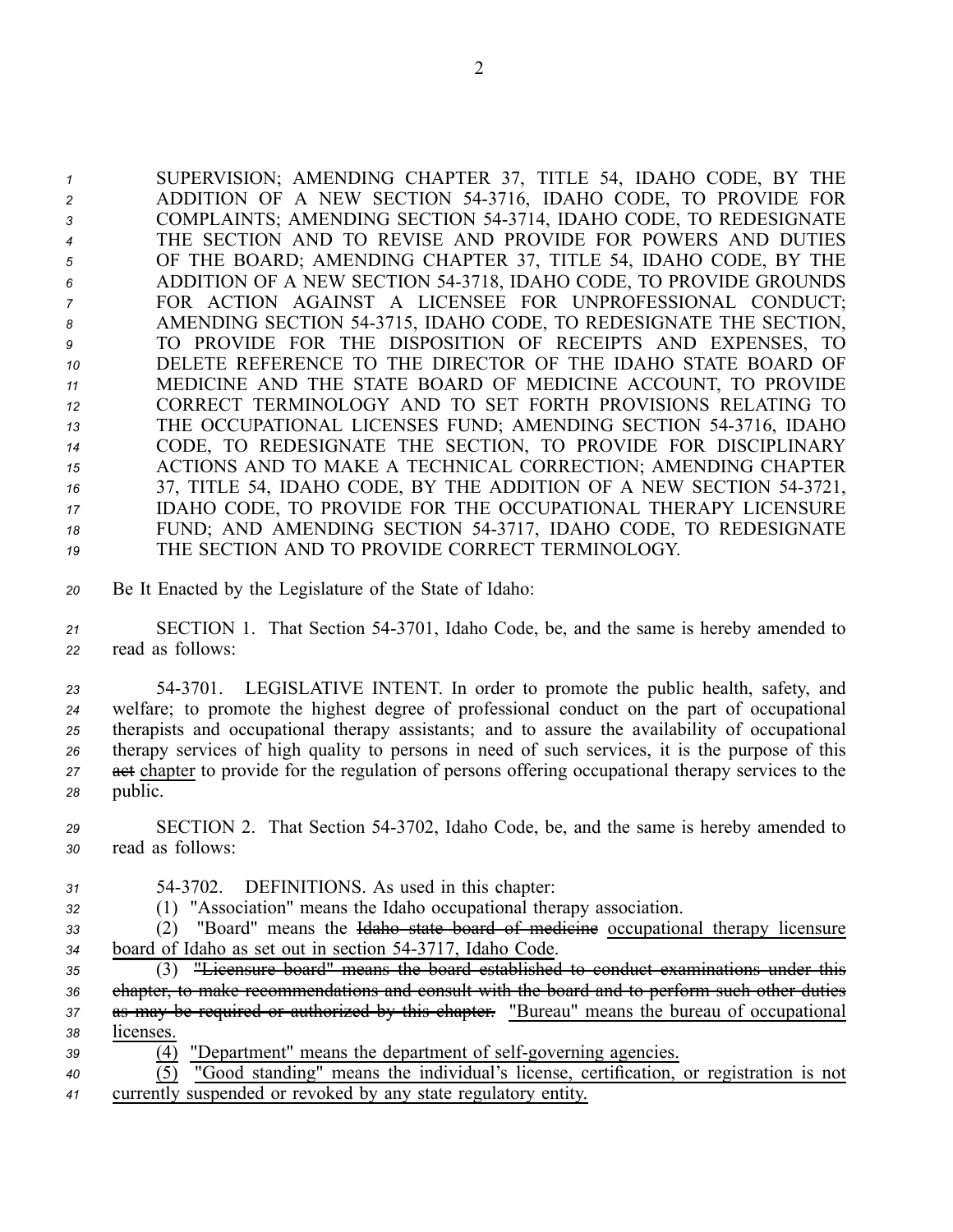(6) "Graduate occupational therapist" means <sup>a</sup> person who holds <sup>a</sup> certificate of graduation from an approved occupational therapy curriculum, who has submitted <sup>a</sup> completed application for certification by examination, and who may practice occupational therapy in association with and under the supervision of an occupational therapist and under authority of <sup>a</sup> limited permit.

- *<sup>6</sup>* (7) "Graduate occupational therapy assistant" means <sup>a</sup> person who holds <sup>a</sup> certificate of *<sup>7</sup>* graduation from an approved occupational therapy assistant curriculum, who has submitted <sup>a</sup> *<sup>8</sup>* completed application for licensure by examination and is performing the duties of occupational *<sup>9</sup>* therapy assistant in association with and under the supervision of an occupational therapist and *<sup>10</sup>* under the authority of <sup>a</sup> limited permit.
- *<sup>11</sup>* (8) "License" means <sup>a</sup> document issued by the board to <sup>a</sup> person under this chapter *<sup>12</sup>* authorizing the person to practice as an occupational therapist or occupational therapy assistant. *<sup>13</sup>* (49) "Occupational therapist" means <sup>a</sup> person licensed to practice occupational therapy.

 ( $\overline{510}$ ) "Occupational therapy" is the use of purposeful, goal oriented activity with individuals who are limited by physical injury or illness, psychosocial dysfunction, developmental or learning disabilities/deficits, poverty or cultural difficulties or the aging process in order to achieve optimum functional performance, independence, preven<sup>t</sup> further disability and maintain health. The practice of occupational therapy encompasses the evaluation, consultation and treatment of individuals whose abilities to cope with the tasks of daily living are threatened or impaired by physical injury or illness, psychosocial dysfunction, developmental or learning disabilities/deficits, poverty or cultural difficulties or the aging process and includes <sup>a</sup> treatment program through the use of specific techniques which enhance 23 functional performance and includes the evaluation/assessment of the patient/clients self care, work and leisure skills, cognition, perception; sensory and motor performance; play skills; vocational and prevocational capacities; need for adaptive equipment; application of selected prosthetic or orthotic devices; and the administration of standardized and nonstandardized assessments means the care and services provided by or under the direction and supervision of an occupational therapist.

 (611) "Occupational therapy aide "Aide in the delivery of occupational therapy services" means an unlicensed person who aids <sup>a</sup> licensed occupational therapist or occupational therapy assistant in the practice of occupational therapy, whose activities require an understanding of occupational therapy but do not require professional or advanced training in the basic anatomical, biological, psychological, and social sciences involved in the practice of occupational therapy <sup>a</sup> person who is not licensed by the board and who provides supportive services to occupational therapists and occupational therapy assistants. An aide shall function only under the guidance, responsibility and line of sight supervision of the licensed occupational therapist or an occupational therapy assistant who is appropriately supervised by an occupational therapist. The aide provides only specifically selected client related or nonclient related tasks for which the aide has been trained and has demonstrated competence.

- *<sup>40</sup>* (712) "Occupational therapy assistant" means <sup>a</sup> person licensed to assist in the practice of *<sup>41</sup>* occupational therapy, and who works under the supervision of an occupational therapist.
- *<sup>42</sup>* (8) "Person" means any individual, partnership, unincorporated organization, or *<sup>43</sup>* corporation.
- *<sup>44</sup>* (13) "Practice of occupational therapy" means the therapeutic use of everyday life *<sup>45</sup>* activities (occupations) with individuals or groups for the purpose of participation in roles and *<sup>46</sup>* situations in home, school, workplace, community, and other settings. Occupational therapy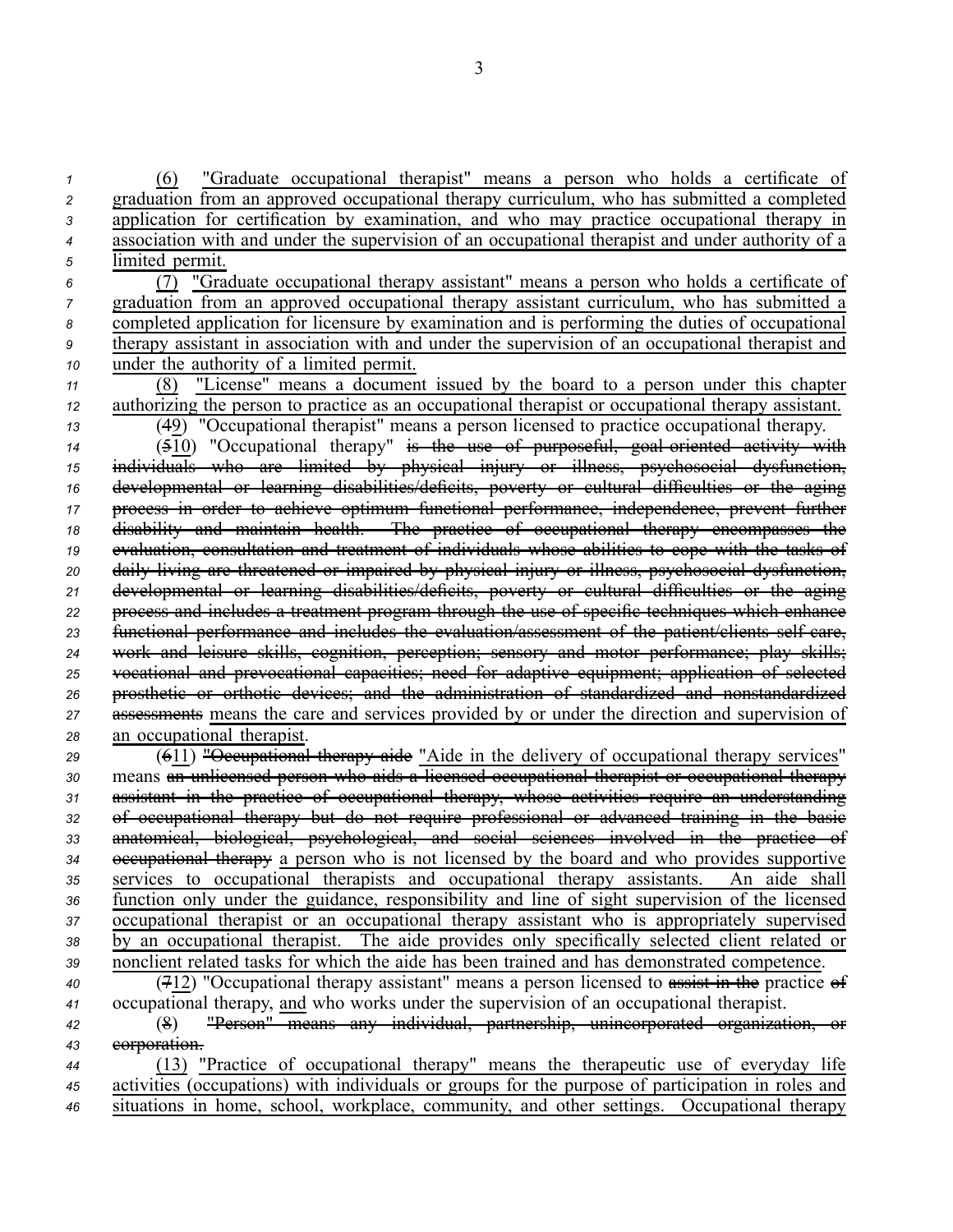| $\mathbf{1}$              | services are provided for the purpose of promoting health and wellness and to those who           |
|---------------------------|---------------------------------------------------------------------------------------------------|
| $\overline{c}$            | have or are at risk for developing an illness, injury, disease, disorder, condition, impairment,  |
| $\ensuremath{\mathsf{3}}$ | disability, activity limitation, or participation restriction. Occupational therapy addresses the |
| $\boldsymbol{4}$          | physical, cognitive, psychosocial, sensory, and other aspects of performance in a variety of      |
| $\sqrt{5}$                | contexts to support engagement in everyday life activities that affect health, well-being and     |
| 6                         | quality of life.                                                                                  |
| $\overline{7}$            | (a) Develop occupation based plans, methods or strategies selected to direct the process          |
| $\pmb{8}$                 | of interventions such as:                                                                         |
| $\boldsymbol{9}$          | Establishment, remediation, or restoration of a skill or ability that has not yet<br>(i)          |
| 10                        | developed or is impaired.                                                                         |
| 11                        | Compensation, modification, or adaptation of activity or environment to<br>(11)                   |
| 12                        | enhance performance.                                                                              |
| 13                        | (iii) Maintenance and enhancement of capabilities without which performance in                    |
| 14                        | everyday life activities would decline.                                                           |
| 15                        | Health promotion and wellness to enable or enhance performance in everyday<br>(iv)                |
| 16                        | life activities.                                                                                  |
| 17                        | Prevention of barriers to performance, including disability prevention.<br>(V)                    |
| 18                        | (b) Evaluation of factors affecting a client's occupational performance areas of activities       |
| 19                        | of daily living (ADL), instrumental activities of daily living (IADL), rest and sleep,            |
| 20                        | education, work, play, leisure, and social participation, including:                              |
| 21                        | Client factors, including body functions (such as neuromuscular, sensory,<br>(i)                  |
| 22                        | visual, perceptual, cognitive), values, beliefs, and spirituality, and body structures            |
| 23                        | (such as cardiovascular, digestive, integumentary, genitourinary systems).                        |
| 24                        | (ii) Performance patterns, including habits, routines, roles, and behavior patterns.              |
| 25                        | (iii) Contexts and activity demands that affect performance, including cultural,                  |
| 26                        | physical, environmental, social, virtual and temporal.                                            |
| 27                        | Performance skills, including sensory perceptual skills, motor and praxis<br>(iv)                 |
| 28                        | skills, emotional regulation skills, cognitive skills, communication and social                   |
| 29                        | skills.                                                                                           |
| 30                        | Interventions and procedures to promote or enhance safety and performance in<br>(c)               |
| 31                        | activities of daily living (ADL), instrumental activities of daily living (IADL), education,      |
| 32                        | work, play, leisure, and social participation, rest and sleep, including:                         |
| 33                        | Therapeutic use of occupations, exercises, and activities.<br><u>(i)</u>                          |
| 34                        | (ii)<br>Training in self-care, self-management, home<br>management,<br>and                        |
| 35                        | community/work reintegration.                                                                     |
| 36                        | Development, remediation, or compensation of physical, cognitive,<br>(iii)                        |
| 37                        | neuromuscular, sensory functions and behavioral skills.                                           |
| 38                        | Therapeutic use of self, including one's personality, insights, perceptions, and<br>(iv)          |
| 39                        | judgments, as part of the therapeutic process.                                                    |
| 40                        | Education and training of individuals, including family members, caregivers,<br>(v)               |
| 41                        | and others.                                                                                       |
| 42                        | Care coordination, case management, and transition services.<br>(vi)                              |
| 43                        | Consultative services to groups, programs, organizations, or communities.<br>(vii)                |
| 44                        | (viii) Modification of environments (home, work, school, or community) and                        |
| 45                        | adaptation of processes, including the application of ergonomic principles.                       |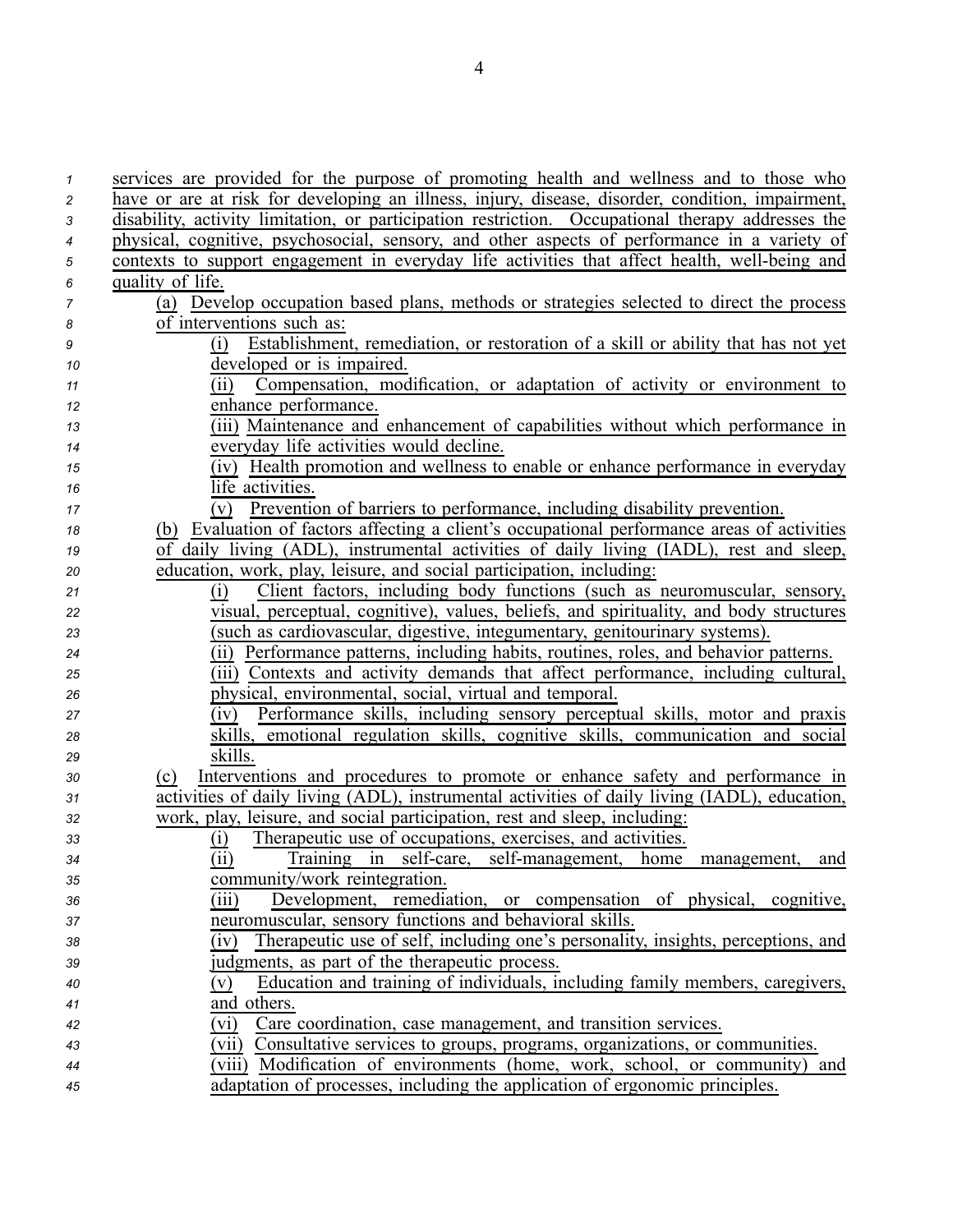| 1  | Assessment, design, fabrication, application, fitting, and training in assistive<br>(1X)               |
|----|--------------------------------------------------------------------------------------------------------|
| 2  | technology, adaptive devices, orthotic devices, and prosthetic devices.                                |
| 3  | Assessment, recommendation, and training in techniques to enhance<br>$(\mathbf{x})$                    |
| 4  | functional mobility, including wheelchair management.                                                  |
| 5  | Driver rehabilitation and community mobility.<br>$(x_i)$                                               |
| 6  | (xii) Management of feeding, eating, and swallowing to enable eating and feeding                       |
| 7  | performance.                                                                                           |
| 8  | (xiii) Application of superficial, thermal and mechanical physical agent modalities,                   |
| 9  | and use of a range of specific therapeutic procedures (such as basic wound                             |
| 10 | management; techniques to enhance sensory, perceptual, and cognitive processing;                       |
| 11 | therapeutic exercise techniques to facilitate participation in occupations) to                         |
| 12 | enhance performance skills.                                                                            |
| 13 | (xiv) Use of specialized knowledge and skills as attained through continuing                           |
| 14 | education and experience for the application of deep thermal and electrotherapeutic                    |
| 15 | modalities, therapeutic procedures specific to occupational therapy and wound care                     |
| 16 | management for treatment to enhance participation in occupations as defined by                         |
|    | rules adopted by the board.                                                                            |
| 17 |                                                                                                        |
| 18 | (d) Engaging in administration, consultation, testing, education and research as related to            |
| 19 | paragraphs (a), (b) and (c) of this subsection and further established in rule.                        |
| 20 | SECTION 3. That Section 54-3703, Idaho Code, be, and the same is hereby amended to                     |
| 21 | read as follows:                                                                                       |
|    |                                                                                                        |
| 22 | 54-3703. LICENSE REQUIRED. It shall be unlawful for any person to practice or                          |
| 23 | to offer to practice occupational therapy, or to represent such person to be an occupational           |
| 24 | therapist or occupational therapy assistant unless such person is licensed under the provisions of     |
|    | this asset chapter. Only an individual may be licensed under this asset chapter.                       |
| 25 |                                                                                                        |
| 26 | SECTION 4. That Section 54-3704, Idaho Code, be, and the same is hereby amended to                     |
| 27 | read as follows:                                                                                       |
|    |                                                                                                        |
| 28 | 54-3704. EXEMPTIONS. Nothing in this asset chapter shall be construed as preventing                    |
| 29 | or restricting the practice, services or activities or requiring licensure pursuant to this act        |
| 30 | chapter of:                                                                                            |
| 31 | $\overline{1}$ ) Any person licensed in this state by any other law from engaging in the profession or |
| 32 | eccupation for which such person is licensed or regulated by the state of Idaho from engaging          |
| 33 | in the profession or practice for which they are licensed or regulated, including, but not limited     |
|    | to, any athletic trainer, chiropractor, dentist, nurse, physician, podiatrist, physical therapist,     |
| 34 | optometrist, osteopath, surgeon or any other licensed or regulated practitioner of the healing         |
| 35 |                                                                                                        |
| 36 | arts, nor restrict employees working under the direct supervision of those persons referred            |
| 37 | to in this subsection (1), so long as such person does not hold himself or herself out as an           |
| 38 | occupational therapist, occupational therapy assistant or a person engaged in the practice of          |
| 39 | occupational therapy; or                                                                               |
| 40 | (2) Any person employed as an occupational therapist or occupational therapy assistant                 |
| 41 | by the government of the United States or any agency thereof, if such person provides                  |
| 42 | occupational therapy solely under the direction or control of the organization by which such           |
| 43 | person is employed; or                                                                                 |

5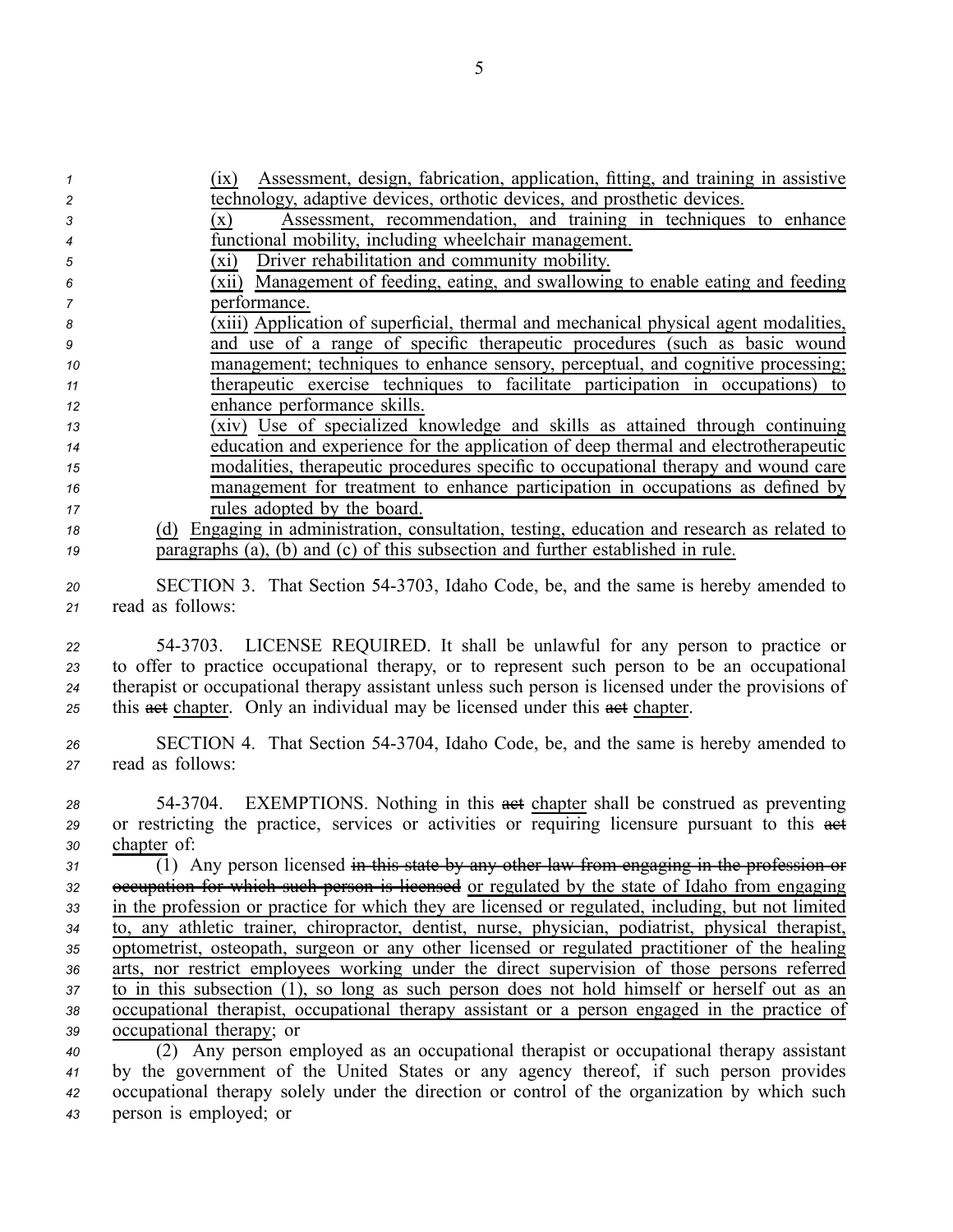*<sup>1</sup>* (3) Any person pursuing <sup>a</sup> supervised course of study leading to <sup>a</sup> degree or certificate *<sup>2</sup>* in occupational therapy in an accredited or approved educational program, if the person is *<sup>3</sup>* designated by <sup>a</sup> title which clearly indicates <sup>a</sup> student or trainee status; or

*<sup>4</sup>* (4) Any person fulfilling the supervised fieldwork experience requirements of section *<sup>5</sup>* 543706, Idaho Code, if the experience constitutes <sup>a</sup> par<sup>t</sup> of the experience necessary to meet *<sup>6</sup>* the requirement of that section; or

 (5) Any person, fFor purposes of continuing education, consulting, and/or training, any **person** who is performing occupational therapy services in the this state, if these services are performed for no more than sixty (60) days in <sup>a</sup> calendar year in association with an 10 occupational therapist licensed under this **act** chapter, if:

*<sup>11</sup>* (a) The person is licensed as an occupational therapist or occupational therapy assistant *<sup>12</sup>* in good standing in another state; or

*<sup>13</sup>* (b) The person is certified as an occupational therapist registered (OTR) or <sup>a</sup> certified *<sup>14</sup>* occupational therapy assistant (COTA) by the American national board for certification of *<sup>15</sup>* occupational therapy association or <sup>a</sup> successor organization as established in rule.

*<sup>16</sup>* SECTION 5. That Section 543705, Idaho Code, be, and the same is hereby amended to *<sup>17</sup>* read as follows:

 543705. LIMITED PERMIT – AND TEMPORARY LICENSE. (1) A limited permit may be granted to <sup>a</sup> person graduate occupational therapist or <sup>a</sup> graduate occupational therapy 20 assistant who has completed the education and experience requirements of this  $\theta$ <sup>thed</sup> chapter for an occupational therapist or an occupational therapy assistant. The permit shall allow <sup>a</sup> person to practice occupational therapy in association with <sup>a</sup> licensed occupational therapist as established by board rule under supervision as defined in section 543715, Idaho Code. This permit shall be valid until the person is issued <sup>a</sup> license under section 54370910, Idaho Code, or until the results of the examination taken are available to the board. The board may renew <sup>a</sup> limited permit once.

 (2) A temporary license may be issued by the board to an applicant who is currently licensed and in good standing to practice in another jurisdiction and meets the requirements for licensure by endorsement of the other jurisdiction while the application is being processed by the board.

- *<sup>31</sup>* SECTION 6. That Section 543706, Idaho Code, be, and the same is hereby amended to *<sup>32</sup>* read as follows:
- *<sup>33</sup>* 543706. REQUIREMENTS FOR LICENSURE. A person applying for <sup>a</sup> license as an *<sup>34</sup>* occupational therapist or as an occupational therapy assistant shall file <sup>a</sup> written application *<sup>35</sup>* provided by the board showing to the satisfaction of the board that such person meets the *<sup>36</sup>* following requirements:

 (1) Education: Applicant shall presen<sup>t</sup> evidence satisfactory to the board of having successfully completed the academic requirements of an educational program in occupational therapy that is accredited by the American occupational therapy association's accreditation council for occupational therapy education (ACOTE) or predecessor or <sup>a</sup> successor organization as established in rule and approved by the licensure board.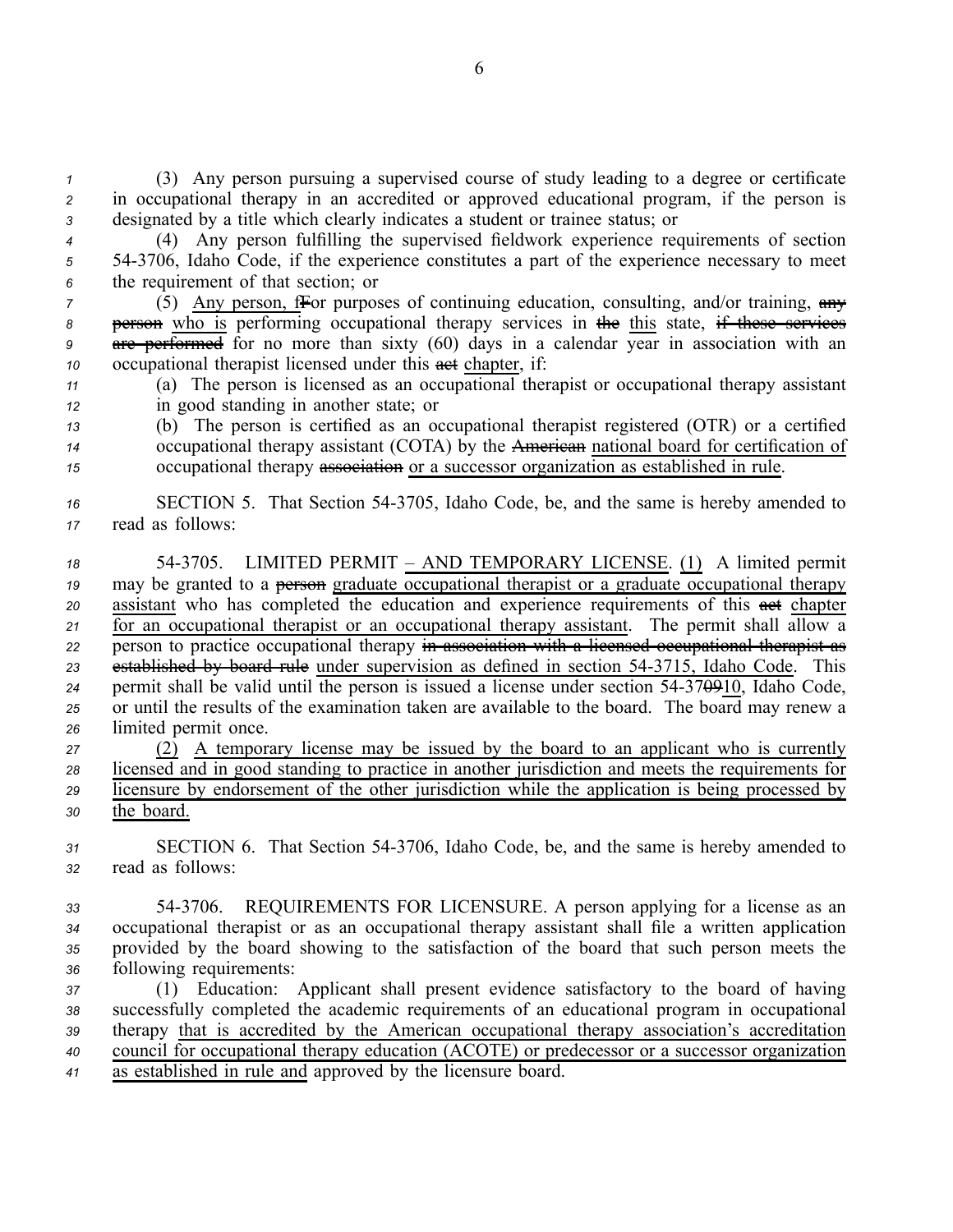*<sup>1</sup>* (2) Experience: Applicant shall submit to the licensure board evidence of having *<sup>2</sup>* successfully completed <sup>a</sup> period of supervised fieldwork experience acceptable to the board, *<sup>3</sup>* which period of fieldwork experience shall be:

- *<sup>4</sup>* (a) For an occupational therapist, <sup>a</sup> minimum of six (6) months of supervised fieldwork *<sup>5</sup>* experience; or
- 

*<sup>6</sup>* (b) For an occupational therapy assistant, <sup>a</sup> minimum of two four (24) months of

*<sup>7</sup>* supervised fieldwork experience.

*<sup>8</sup>* (3) Examination: An applicant for licensure as an occupational therapist or as an *<sup>9</sup>* occupational therapy assistant shall pass an examination as provided for in section 5437078, *<sup>10</sup>* Idaho Code.

*<sup>11</sup>* (4) Is in good standing.

*<sup>12</sup>* SECTION 7. That Chapter 37, Title 54, Idaho Code, be, and the same is hereby amended 13 by the addition thereto of a NEW SECTION, to be known and designated as Section 54-3707, *<sup>14</sup>* Idaho Code, and to read as follows:

 543707. APPLICATION FOR LICENSURE. Each applicant for licensure shall submit <sup>a</sup> completed written application to the board, on forms prescribed by the board, together with the application fee. The application shall be verified under oath and shall require the following information:

 (1) A certificate of graduation from an approved occupational therapy curriculum, or an approved occupational therapy assistants curriculum accredited by the American occupational therapy association's accreditation council for occupational therapy education, or predecessor or <sup>a</sup> successor organization as established in rule and approved by the licensure board.

*<sup>23</sup>* (2) The disclosure of any criminal conviction or charges against the applicant other than *<sup>24</sup>* minor traffic offenses;

*<sup>25</sup>* (3) The disclosure of any disciplinary action against the applicant by any state *<sup>26</sup>* professional regulatory agency or professional organization;

 (4) A person trained as an occupational therapist outside of the United States and its territories shall satisfy the examination requirements as provided in section 543708, Idaho Code. The board shall require such applicants to meet examination eligibility requirements as established by the credentialing body recognized by the board and which are substantially equal to those found in section 543708, Idaho Code.

*<sup>32</sup>* SECTION 8. That Section 543707, Idaho Code, be, and the same is hereby amended to *<sup>33</sup>* read as follows:

 5437078. EXAMINATION FOR LICENSURE OF OCCUPATIONAL THERAPISTS AND OCCUPATIONAL THERAPY ASSISTANTS. (1) Each applicant for licensure shall be examined by written examination to test the person's knowledge of the basic and clinical sciences relating to occupational therapy, occupational therapy techniques and methods, and such other subjects as the licensure board may require in rule to determine the applicant's fitness to practice. The licensure board shall approve an examination for occupational therapists and an examination for occupational therapy assistants and establish standards for acceptable performance.

*<sup>42</sup>* (2) Applicants for licensure shall be examined at <sup>a</sup> time and place and under such *<sup>43</sup>* supervision as the board may require. Examinations shall be given at least twice each year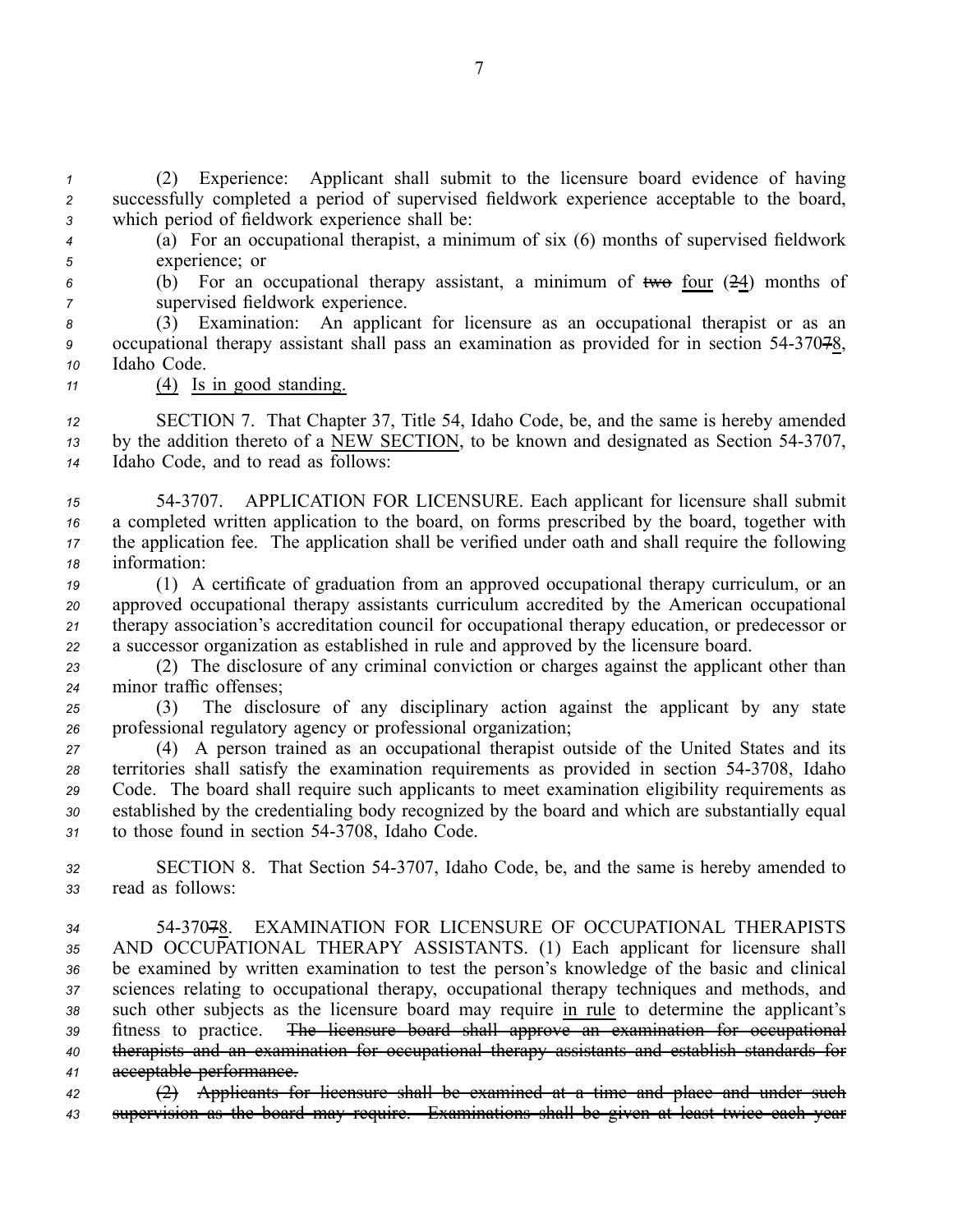*<sup>1</sup>* at such places as the board may determine. The board shall give reasonable public notice of *<sup>2</sup>* these examinations in accordance with its rules.

- *<sup>3</sup>* (3) Applicants may obtain their examination scores and may review their papers in *<sup>4</sup>* accordance with such rules as the licensure board may establish. The written examination *<sup>5</sup>* shall be the examination established and conducted by the national board for certification in *<sup>6</sup>* occupational therapy and the passing score shall be the passing score established by the national *<sup>7</sup>* board for certification in occupational therapy or its successor organization as established in *<sup>8</sup>* rule. *<sup>9</sup>* (2) An applicant for licensure by examination who fails to pass the examination after two
- *<sup>10</sup>* (2) attempts must submit <sup>a</sup> new application as set out in this chapter.

*<sup>11</sup>* (3) An application upon which the applicant takes no further action will be held for no *<sup>12</sup>* longer than one (1) year.

*<sup>13</sup>* SECTION 9. That Section 543708, Idaho Code, be, and the same is hereby amended to *<sup>14</sup>* read as follows:

 5437089. WAIVER OF REQUIREMENTS – LICENSE ENDORSEMENT. (1) The licensure board shall gran<sup>t</sup> <sup>a</sup> license to any person certified prior to the effective date of this 17 act chapter and practicing in Idaho as an occupational therapist registered (OTR) or a certified occupational therapy assistant (COTA) by the American national board for certification in occupational therapy association (AOTA) or <sup>a</sup> predecessor organization as established in rule. The licensure board may waive the examination, education, or experience requirements and gran<sup>t</sup> <sup>a</sup> license to any person certified by the AOTA national board for certification after the effective date of this act chapter if the board determines the requirements for such certification 23 are equivalent to the requirements for licensure in this asset chapter.

 (2) The licensure board may waive the examination, education, or experience requirements and gran<sup>t</sup> <sup>a</sup> license to any applicant who shall presen<sup>t</sup> proof of current licensure as an occupational therapist or occupational therapy assistant in another state, the District of Columbia, or territory of the United States which requires standards for licensure considered by 28 the board to be equivalent to the requirements for licensure pursuant to this act chapter.

*<sup>29</sup>* SECTION 10. That Section 543709, Idaho Code, be, and the same is hereby amended to *<sup>30</sup>* read as follows:

*<sup>31</sup>* 54370910. ISSUANCE OF LICENSE. The board based upon recommendation of the 32 licensure board shall issue a license to any person who meets the requirements of this act *<sup>33</sup>* chapter upon paymen<sup>t</sup> of the prescribed license fees.

*<sup>34</sup>* SECTION 11. That Section 543710, Idaho Code, be, and the same is hereby amended to *<sup>35</sup>* read as follows:

 5437101. RENEWAL AND REINSTATEMENT OF LICENSE. (1) Any license issued 37 under this **act** chapter shall be subject to annual renewal and shall expire on the applicant's birthdate unless renewed before the applicant's birthdate in the manner prescribed by the rules of the board. The board may reinstate <sup>a</sup> license cancelled for failure to renew upon compliance with requirements of the board for renewal of licenses. The board shall require biennial proof of completing at least two (2) continuing education units recommended by the association and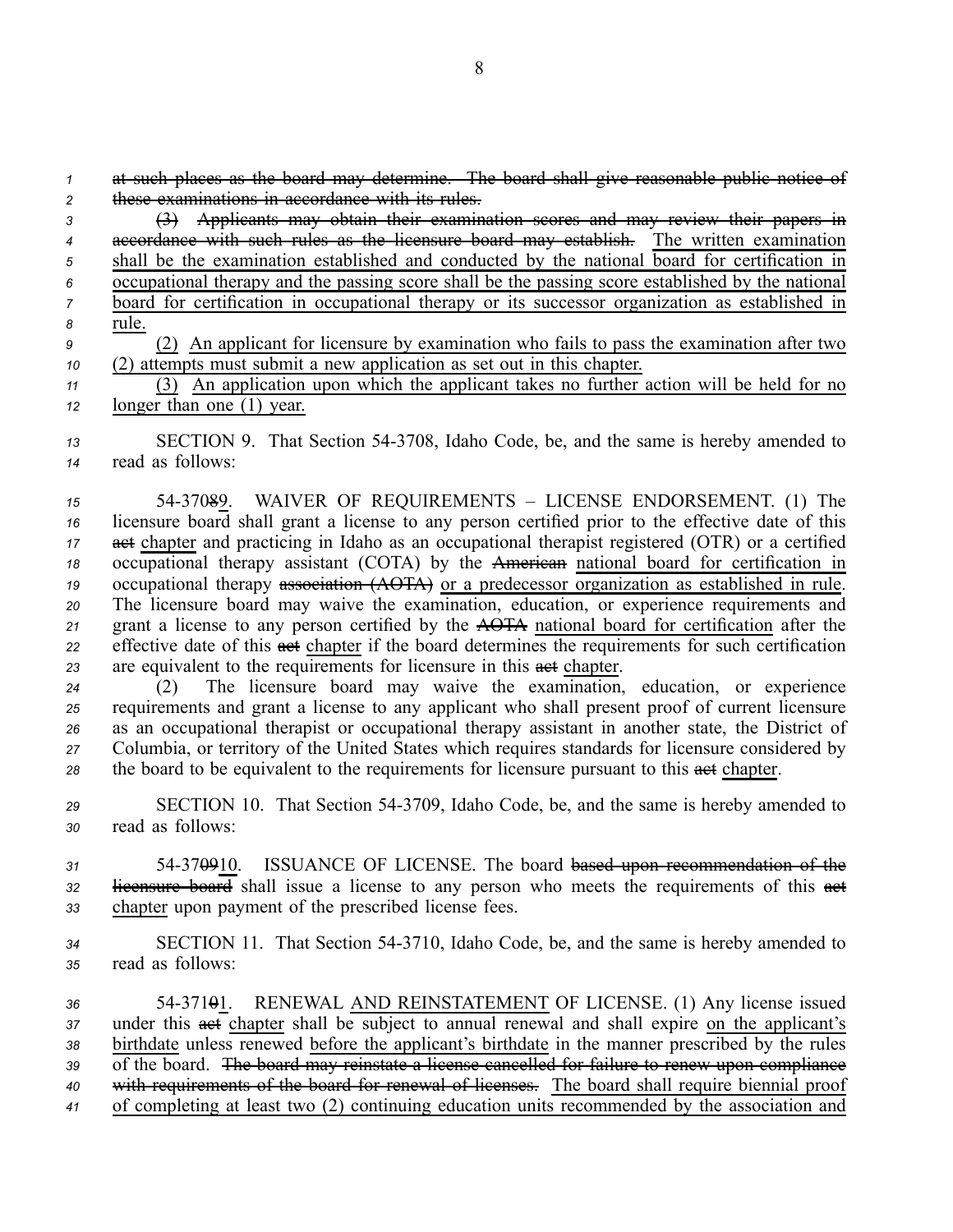requirements of the board for renewal of licenses. (23) Upon application, the board shall gran<sup>t</sup> inactive status to <sup>a</sup> licensee who (a) does not practice as an occupational therapist or an occupational therapy assistant, or (b) maintains any continuing competency requirements established by the board. (4) An individual desiring reinstatement to full active licensure to practice as an occupational therapist or occupational therapy assistant shall submit <sup>a</sup> completed written application to the board according to procedures and requirements as promulgated by rule. SECTION 12. That Section 543711, Idaho Code, be, and the same is hereby amended to read as follows: 5437112. FEES. The licensure board shall adopt rules establishing fees for the following: (a) Initial license fee; (b) Renewal of license fee; (c) Inactive license fee; and (d) Limited permit and temporary license fee; and (e) Reinstatement fee. SECTION 13. That Section 543712, Idaho Code, be, and the same is hereby amended to read as follows: 5437123. SUSPENSION AND REVOCATION OF LICENSE – REFUSAL TO 23 RENEW. (1) Subject to the provisions of chapter 52, title 67, Idaho Code, the board<del>, upon</del> recommendation of the licensure board, may deny <sup>a</sup> license or refuse to renew <sup>a</sup> license, or may suspend or revoke <sup>a</sup> license or may impose probationary conditions or disciplinary actions 26 set out in section 54-3720, Idaho Code, if the license licensee or applicant for license has been found guilty of unprofessional conduct as set forth in section 543718, Idaho Code, which 28 has endangered or is likely to endanger the health, welfare, or safety of the public. Such unprofessional conduct includes, but is not limited to: (a) Obtaining <sup>a</sup> license by means of fraud, misrepresentation, or concealment of material *<sup>31</sup>* facts; (b) Being guilty of unprofessional conduct as defined by the rules established by the board, or violating the code of ethics adopted and published by the board; (c) Being convicted of <sup>a</sup> felony by <sup>a</sup> court of competent jurisdiction; **(d)** The unauthorized practice of medicine; (e) Violating any provisions of this act or any of the rules promulgated by the board under the authority of this act. (2) A denial, refusal to renew, suspension, revocation, or imposition of probationary conditions upon <sup>a</sup> license may be ordered by the board after <sup>a</sup> hearing in the manner provided by the rules adopted by the board chapter 52, title 67, Idaho Code. An application for reinstatement may be made to the board one (1) year from the date of the revocation of <sup>a</sup> license. The board shall (a) accep<sup>t</sup> or reject an application for reinstatement; and (b) hold <sup>a</sup> hearing to consider such reinstatement.

9

*<sup>1</sup>* approved by the board. In addition, the board shall require ten (10) hours of professional

*<sup>3</sup>* (2) The board may reinstate <sup>a</sup> license canceled for failure to renew upon compliance with

*<sup>2</sup>* development units as established in rule.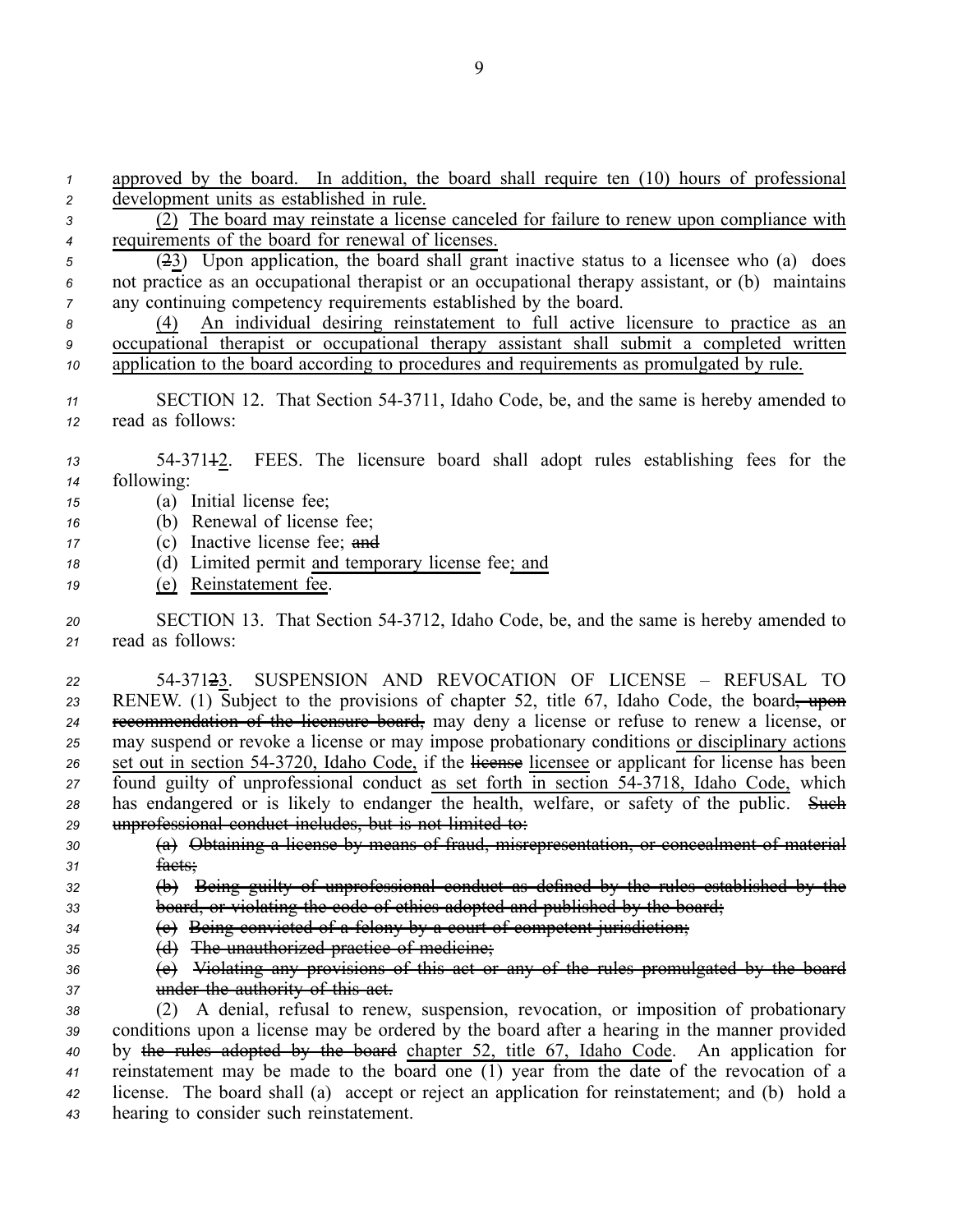(3) A suspended license is subject to expiration and may be renewed as provided in this chapter, but such renewal shall not entitle the licensee, while the license remains suspended and until it is reinstated, to engage in the licensed activity, or in any other conduct or activity in violation of the order of judgment by which the license was suspended.

*<sup>5</sup>* (4) A license revoked on disciplinary grounds is subject to expiration as provided in this *<sup>6</sup>* chapter, but it may not be renewed. The licensee, as <sup>a</sup> condition of reinstatement, shall meet *<sup>7</sup>* license requirements for new licensees and shall pay <sup>a</sup> reinstatement fee set by the board.

*<sup>8</sup>* SECTION 14. That Section 543713, Idaho Code, be, and the same is hereby amended to *<sup>9</sup>* read as follows:

 5437134. LICENSURE BOARD. (1) The occupational therapy licensure board of Idaho shall consist of five (5) members appointed by the board governor, three (3) of whom shall be appointed from recommendations of licensees submitted by the association, excep<sup>t</sup> the first licensure board appointments whose members shall be registered occupational therapists (OTR's) or certified occupational therapy assistants (COTA's) eligible to become licensed under this **act** chapter, all of whom shall be residents of Idaho at the time of their appointment. If recommendations are not made within sixty (60) days of notification and request, the board governor may make appointments of any qualified individual. The persons appointed to the licensure board who are required to be licensed under this **a**ct chapter shall have been engaged in rendering occupational therapy services to the public, teaching, or research in occupational therapy for at least five (5) years immediately preceding their appointments. At least three (3) licensure board members shall be occupational therapists and one (1) of those members may be an occupational therapy assistant. These members shall at all times be holders of valid licenses for the practice of occupational therapy in Idaho, excep<sup>t</sup> for the members of the first board, all 24 of whom shall fulfill the requirements for licensure of this **act** chapter. The remaining members shall be members of health professions or members of the public with an interest in the rights of the consumers of health services.

27 (2) The board governor, within sixty (60) days following the effective date of this act chapter, shall appoint two (2) licensure board members for <sup>a</sup> term of one (1) year; two (2) for <sup>a</sup> term of two (2) years; and one (1) for <sup>a</sup> term of three (3) years. Appointments made thereafter shall be for three (3) year terms, but no person shall be appointed to serve more than two (2) consecutive terms. Terms shall begin on the first day of the calendar year and end on the last day of the calendar year or until successors are appointed, excep<sup>t</sup> for the first appointed members who shall serve through the last calendar day of the year in which they are appointed, before commencing the terms prescribed in this section.

35 (3) Within thirty (30) days after the effective date of this **aset** chapter, and annually thereafter, the association may submit at least three (3) and not more than five (5) names for each of the five (5) board positions. In the event of <sup>a</sup> vacancy in one (1) of the positions the association may recommend, as soon as practical, at least two (2) and not more than 39 three (3) persons to fill that vacancy. The board governor shall appoint, as soon as practical, one (1) person, who shall fill the unexpired term. If the association does not provide <sup>a</sup> recommendation, the board governor shall appoint <sup>a</sup> person to the unexpired term. The board governor may remove any licensure board member for misconduct, incompetency, or neglect of duty after giving the board member <sup>a</sup> written statement of the charges and an opportunity to be heard thereon.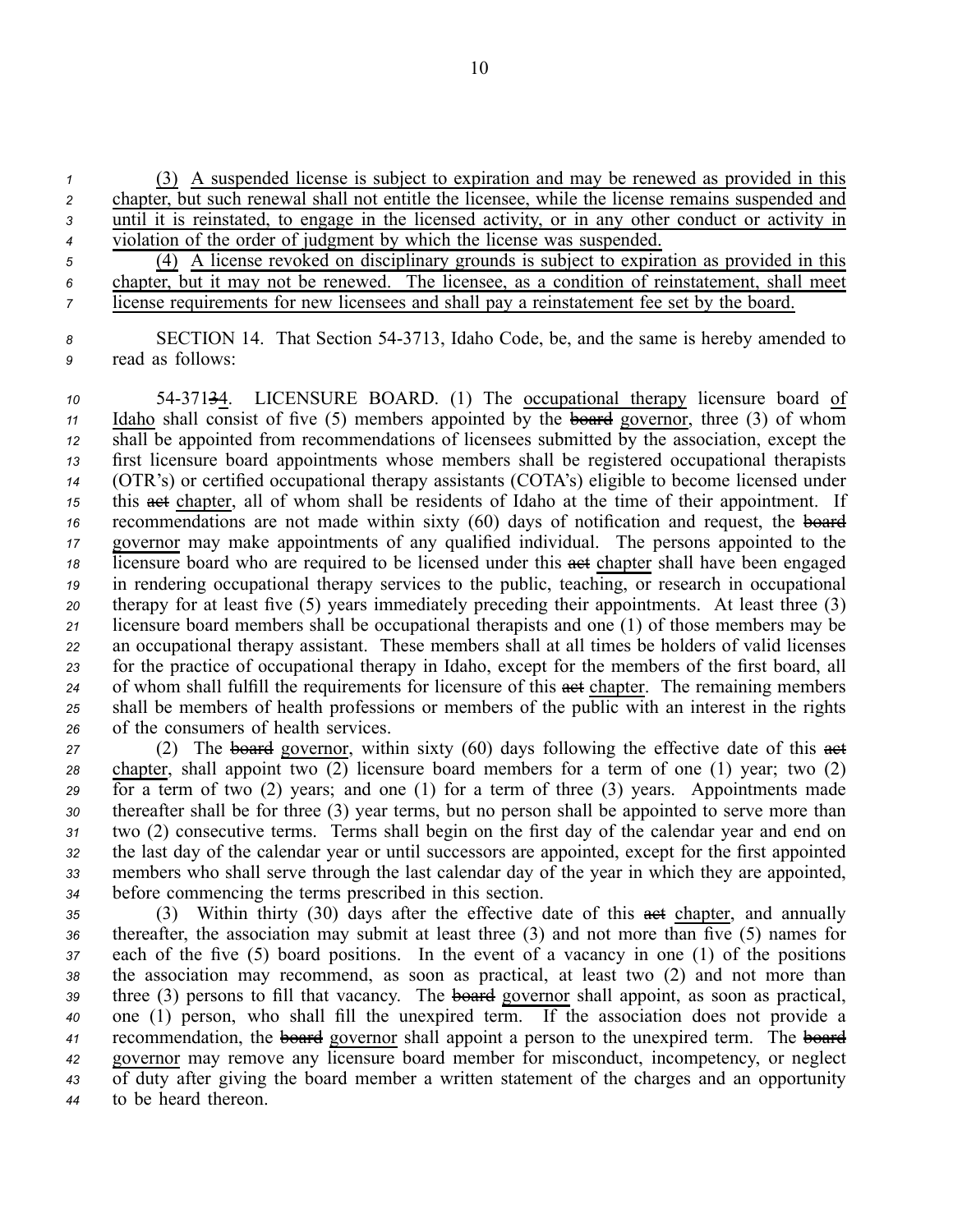(4) The licensure board shall within sixty (60) days after the effective date of this  $\frac{1}{\sqrt{1-\frac{1}{n}}}\left| \frac{1}{n^2} \right|$  chapter, and annually thereafter, hold <sup>a</sup> meeting and elect <sup>a</sup> chairman who shall preside at meetings of the licensure board. In the event the chairman is not presen<sup>t</sup> at any licensure board meeting, the licensure board may by majority vote of the members presen<sup>t</sup> appoint <sup>a</sup> temporary chairman. A majority of the members of the licensure board shall constitute <sup>a</sup> quorum. Other meetings may be convened at the call of the chairman or the written reques<sup>t</sup> of any two (2) licensure board members.

*<sup>8</sup>* (5) Each member of the licensure board shall be compensated as provided in section *<sup>9</sup>* 59509(h), Idaho Code.

*<sup>10</sup>* SECTION 15. That Chapter 37, Title 54, Idaho Code, be, and the same is hereby *<sup>11</sup>* amended by the addition thereto of <sup>a</sup> NEW SECTION, to be known and designated as Section *<sup>12</sup>* 543715, Idaho Code, and to read as follows:

 543715. SUPERVISION. Within the scope of occupational therapy practice, supervision is aimed at ensuring the safe and effective delivery of occupational therapy services and fostering professional competence and development. Practices and procedures governing the supervision of occupational therapy assistants, <sup>a</sup> limited permit holder and an aide in the delivery of occupational therapy services shall be established in rule and be adopted by the board. Practices and procedures shall include, but not be limited to, delivery of occupational therapy services, facilitation of growth and competence, frequency, methods and content of supervision, <sup>a</sup> plan of supervision and required documentation of compliance with the plan.

*<sup>21</sup>* SECTION 16. That Chapter 37, Title 54, Idaho Code, be, and the same is hereby *<sup>22</sup>* amended by the addition thereto of <sup>a</sup> NEW SECTION, to be known and designated as Section *<sup>23</sup>* 543716, Idaho Code, and to read as follows:

*<sup>24</sup>* 543716. COMPLAINTS. (1) Any person may file <sup>a</sup> complaint with the board against *<sup>25</sup>* any licensed occupational therapist or licensed occupational therapy assistant in the state *<sup>26</sup>* charging that person with having violated the provisions of this chapter.

*<sup>27</sup>* (2) The complaint shall specify charges in sufficient detail so as to disclose to the *<sup>28</sup>* accused fully and completely the alleged acts of misconduct for which he or she is charged.

*<sup>29</sup>* (3) Upon receiving <sup>a</sup> complaint, the board shall notify the licensee of the complaint and *<sup>30</sup>* reques<sup>t</sup> <sup>a</sup> written response from the licensee.

*<sup>31</sup>* (4) The board shall keep an information file about each complaint filed with the board. *<sup>32</sup>* The information in each complaint file shall contain complete, current and accurate information *<sup>33</sup>* including, but not limited to:

- 
- *<sup>34</sup>* (a) All persons contacted in relation to the complaint;
- *<sup>35</sup>* (b) A summary of findings made at each step of the complaint process;
- *<sup>36</sup>* (c) An explanation of the legal basis and reason for <sup>a</sup> complaint that is dismissed; and
- *<sup>37</sup>* (d) Other relevant information.

*<sup>38</sup>* SECTION 17. That Section 543714, Idaho Code, be, and the same is hereby amended to *<sup>39</sup>* read as follows:

*40* 5437147. BOARD OF MEDICINE AND OCCUPATIONAL THERAPY LICENSURE *<sup>41</sup>* BOARD OF IDAHO – POWERS AND DUTIES. (1) The licensure board shall administer,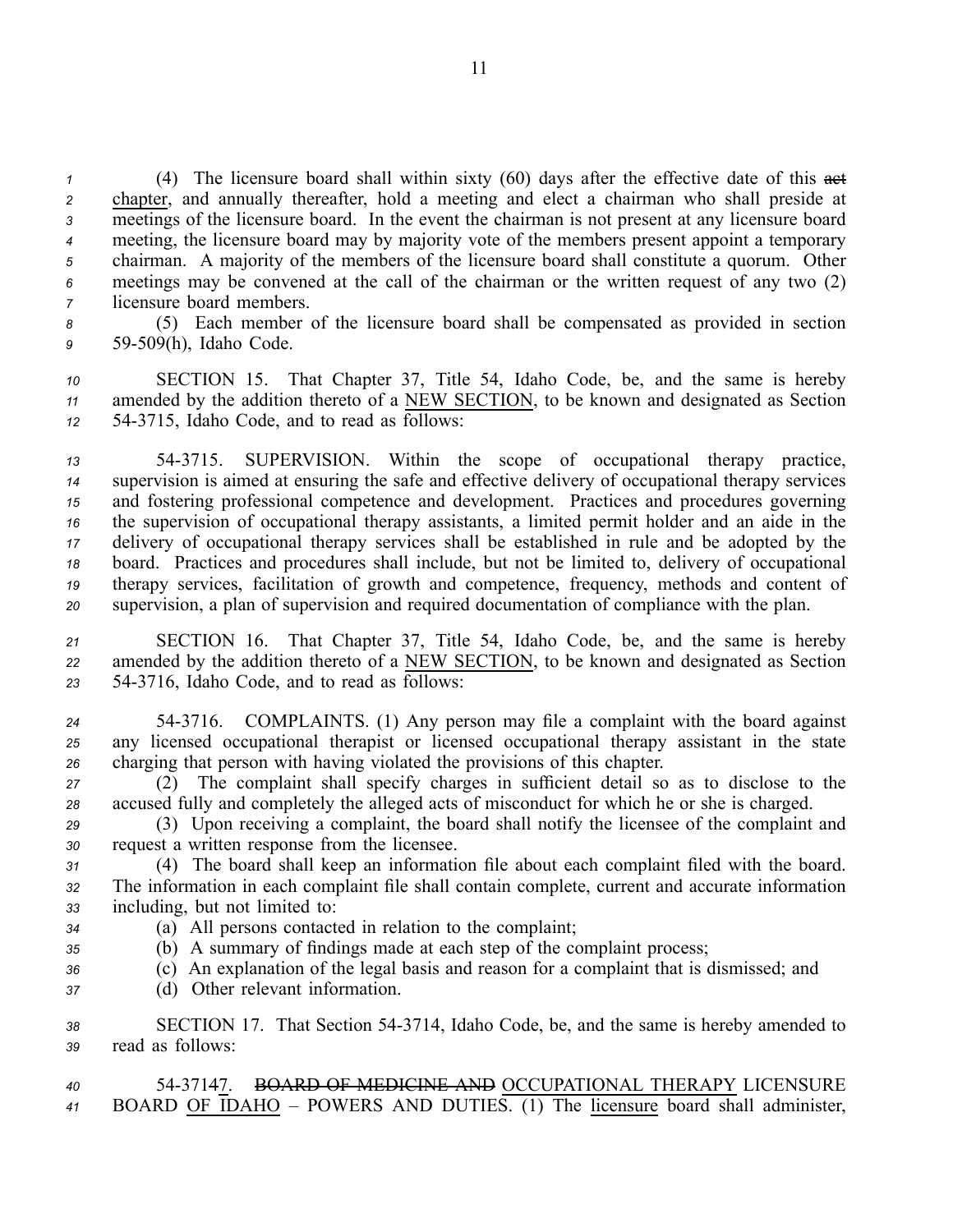coordinate, and enforce the provisions of this act chapter, evaluate the qualifications, and approve the examinations for licensure under this **act chapter**, and may issue subpoenas, examine witnesses, and administer oaths, and may investigate practices which are alleged to violate the provisions of this act chapter. The licensure board shall conduct examinations of all applicants for licensure and make recommendations to and consult with the board concerning issuance of licenses, revocation of licenses and rules and regulations to be promulgated under this act.

8 (2) The licensure board shall<del>, upon recommendation of the licensure board,</del> adopt rules and regulations, pursuan<sup>t</sup> to chapter 52, title 67, Idaho Code, relating to professional conduct to carry out the policy of this **act** chapter including, but not limited to, regulations relating to professional licensure and to the establishment of ethical standards of practice, disciplinary proceedings, license suspension proceedings, or license revocation proceedings for persons holding <sup>a</sup> license to practice occupational therapy in this state.

*<sup>14</sup>* (3) The licensure board shall hold meetings, conduct hearings and keep records and *<sup>15</sup>* minutes as are necessary to carry out its functions.

*<sup>16</sup>* (4) Authorize, by written agreement, the bureau of occupational licenses to act as its *<sup>17</sup>* agents in its interests as set out in the written agreement.

*<sup>18</sup>* (5) Communicate disciplinary actions to relevant state and federal authorities, the *<sup>19</sup>* national board for certification in occupational therapy (NBCOT), the American occupational *<sup>20</sup>* therapy association (AOTA) and to other state occupational licensing authorities.

*<sup>21</sup>* SECTION 18. That Chapter 37, Title 54, Idaho Code, be, and the same is hereby *<sup>22</sup>* amended by the addition thereto of <sup>a</sup> NEW SECTION, to be known and designated as Section *<sup>23</sup>* 543718, Idaho Code, and to read as follows:

*<sup>24</sup>* 543718. GROUNDS FOR UNPROFESSIONAL CONDUCT. The board may take *<sup>25</sup>* disciplinary action against <sup>a</sup> licensee for unprofessional conduct including:

*<sup>26</sup>* (1) Obtaining <sup>a</sup> license by means of fraud, misrepresentation, or concealment of material *<sup>27</sup>* facts;

*<sup>28</sup>* (2) Being guilty of unprofessional conduct as defined by the rules established by the *<sup>29</sup>* board, or violating the code of ethics adopted and published by the board;

- 
- *<sup>30</sup>* (3) Being convicted of <sup>a</sup> crime in any court excep<sup>t</sup> for minor offenses; *<sup>31</sup>* (4) Violating any lawful order, rule or regulation rendered or adopted by the board;
- *<sup>32</sup>* (5) Violating any provision of this chapter or rules promulgated pursuan<sup>t</sup> to this chapter;
- *<sup>33</sup>* (6) Practicing beyond the scope of the practice of occupational therapy;

*<sup>34</sup>* (7) Providing substandard care as an occupational therapist due to <sup>a</sup> deliberate or *<sup>35</sup>* negligent act or failure to act regardless of whether actual injury to the client is established;

*<sup>36</sup>* (8) Providing substandard care as an occupational therapy assistant, including exceeding *<sup>37</sup>* the authority to perform components of intervention selected and delegated by the supervising *<sup>38</sup>* occupational therapist regardless of whether actual injury to the client is established;

*<sup>39</sup>* (9) Failing to provide appropriate supervision to an occupational therapy assistant or aide *<sup>40</sup>* in accordance with this chapter and board rules;

*<sup>41</sup>* (10) Practicing as an occupational therapist or occupational therapy assistant when *<sup>42</sup>* competent services to recipients may not be provided due to the therapist's own physical or *<sup>43</sup>* mental impairment;

*<sup>44</sup>* (11) Having an occupational therapist or occupational therapy assistant license revoked *<sup>45</sup>* or suspended, other disciplinary action taken, or an application for licensure refused, revoked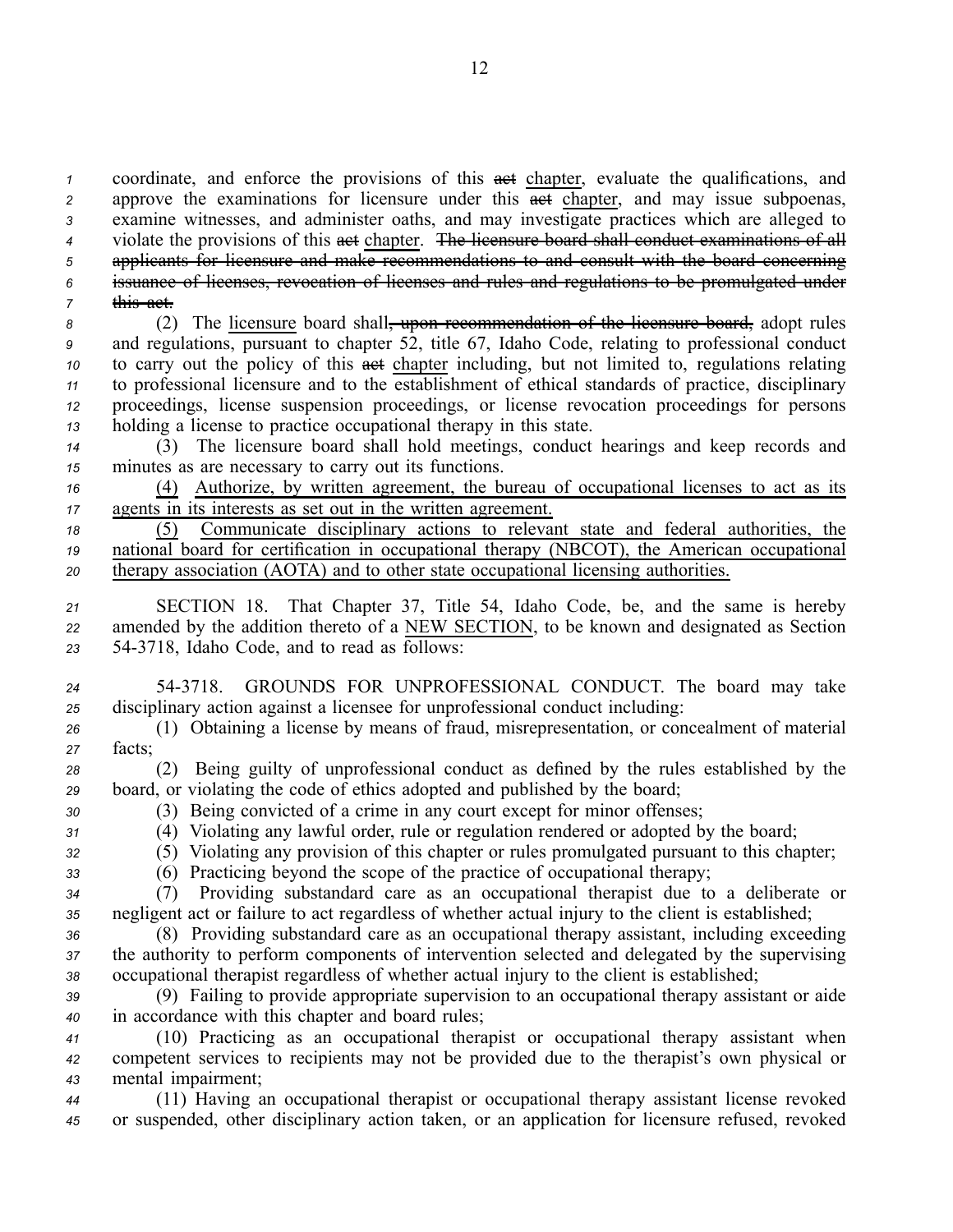*<sup>1</sup>* or suspended by the proper authorities of another state, territory or country, irrespective of *<sup>2</sup>* intervening appeals and stays;

*<sup>3</sup>* (12) Engaging in sexual misconduct. For the purposes of this subsection, sexual *<sup>4</sup>* misconduct includes:

*<sup>5</sup>* (a) Engaging in or soliciting sexual relationships, whether consensual or nonconsensual, *<sup>6</sup>* while an occupational therapist or occupational therapy assistant/client relationship exists *<sup>7</sup>* with that person;

*<sup>8</sup>* (b) Making sexual advances, requesting sexual favors or engaging in physical contact of *<sup>9</sup>* <sup>a</sup> sexual nature with <sup>a</sup> client or clients;

*<sup>10</sup>* (13) Aiding or abetting <sup>a</sup> person who is not licensed as an occupational therapist or *<sup>11</sup>* occupational therapy assistant in this state and who directly or indirectly performs activities *<sup>12</sup>* requiring <sup>a</sup> license;

*<sup>13</sup>* (14) Abandoning or neglecting <sup>a</sup> client or clients under and in need of immediate *<sup>14</sup>* professional care, without making reasonable arrangements for the continuation of such care.

*<sup>15</sup>* SECTION 19. That Section 543715, Idaho Code, be, and the same is hereby amended to *<sup>16</sup>* read as follows:

# *<sup>17</sup>* 5437159. BOARD OF MEDICINE – ADMINISTRATIVE PROVISIONS *<sup>18</sup>* DISPOSITION OF RECEIPTS – EXPENSES. (1) The executive director of the Idaho *<sup>19</sup>* state board of medicine shall serve as executive director to the licensure board.

 $\overrightarrow{20}$  All fees received under the provisions of this  $\overrightarrow{det}$  chapter shall be deposited in the state treasury to the credit of the state board of medicine account created by section 541809, Idaho Code, occupational therapy licensure fund and all costs and expenses incurred by the 23 board and licensure board under the provisions of this ast chapter shall be a charge against and paid from said fund for such purposes, and the funds collected hereunder shall be immediately available for the administration of this act chapter. In no instance shall the state board of medicine account occupational therapy licensure fund be obligated to pay any claims which in aggregate with claims already allowed exceed the income to the state board of medicine account occupational therapy licensure fund which has been derived from the application of this act chapter.

 (2) Money paid into the state board of medicine account occupational therapy licensure fund pursuan<sup>t</sup> to this act chapter is hereby continuously appropriated to the licensure board for 32 expenditure in the manner prescribed herein to defray the expenses of the **board and** licensure board in carrying out and enforcing the provisions of this act chapter.

*<sup>34</sup>* SECTION 20. That Section 543716, Idaho Code, be, and the same is hereby amended to *<sup>35</sup>* read as follows:

 54371620. PENALTIES AND DISCIPLINARY ACTIONS. (1) Any person who violates any provision of this **aset** chapter shall, upon conviction, be guilty of a misdemeanor. (2) In addition to the penalties provided for in subsection (1) of this section, the board may impose separately, or in combination, any of the following disciplinary actions on <sup>a</sup> licensee as provided in this chapter: (a) Refuse to issue or renew <sup>a</sup> license; (b) Suspend or revoke <sup>a</sup> license;

*<sup>43</sup>* (c) Impose probationary conditions;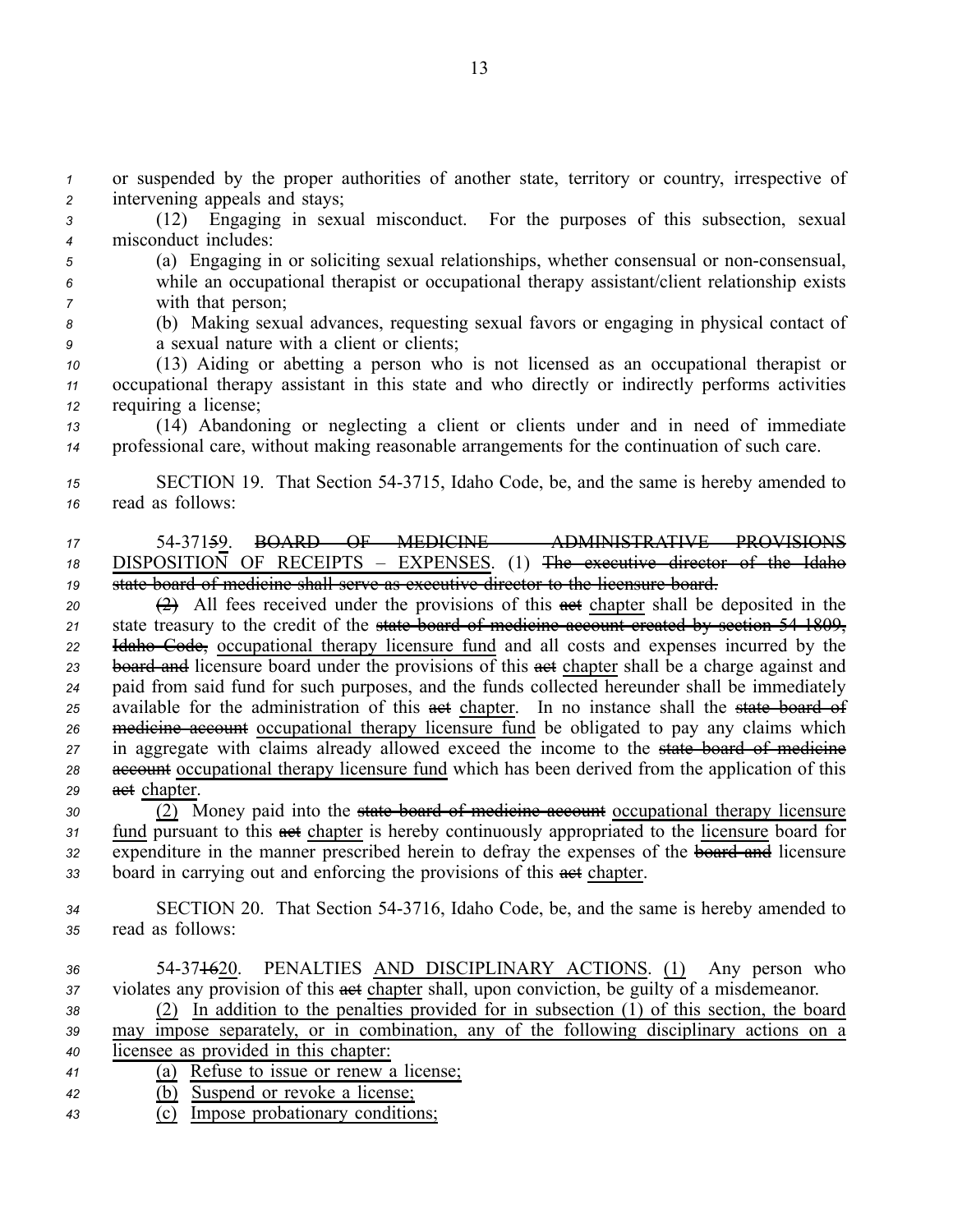| 1              | (d) Issue a letter of reprimand or concern;                                                         |
|----------------|-----------------------------------------------------------------------------------------------------|
| $\overline{c}$ | (e) Require restitution of fees;                                                                    |
| 3              | $\overline{(f)}$ Impose a fine as provided for by rule which deprives the licensee of any economic  |
| 4              | advantage gained by the violation and which reimburses the board for costs of the                   |
| 5              | investigation and proceeding;                                                                       |
| 6              | (g) Impose practice and/or supervision requirements;                                                |
| 7              | (h) Require licensees to participate in continuing competence activities specified by the           |
| 8              | board:                                                                                              |
| 9              | Accept a voluntary surrendering of license; or<br>(i)                                               |
| 10             | Take other appropriate corrective actions, including advising other parties, as needed,<br>(i)      |
| 11             | to protect their legitimate interests and to protect the public.                                    |
| 12             | (3) If the board imposes suspension or revocation of license, application may be made               |
| 13             | to the board for reinstatement, subject to the limits of this chapter. The board shall have         |
| 14             | discretion to accept or reject an application for reinstatement and may require an examination      |
| 15             | or other satisfactory proof of eligibility for reinstatement.                                       |
| 16             | (4) If a licensee is placed on probation, the board may require the license holder to:              |
| 17             | (a) Report regularly to the board on matters that are the basis of probation;                       |
| 18             | (b) Limit practice to the areas prescribed by the board;                                            |
| 19             | (c) Continue to review continuing competence activities until the license holder attains a          |
| 20             | degree of skill satisfactory to the board in those areas that are the basis of the probation;       |
| 21             | or                                                                                                  |
| 22             | (d) Provide other relevant information to the board.                                                |
| 23             | The board is empowered to apply for relief by injunction, without bond, to<br>(5)<br>(a)            |
| 24             | restrain any person, partnership, or corporation from any threatened or actual act or               |
| 25             | practice, which constitutes an offense under the provisions of this chapter. It shall not be        |
| 26             | necessary for the board to allege and prove that there is no adequate remedy at law in              |
| 27             | order to obtain the relief requested. The members of the board shall not be individually            |
| 28             | liable for applying for such relief.                                                                |
| 29             | If a person other than a licensed occupational therapist or occupational therapy<br>(b)             |
| 30             | assistant threatens to engage in or has engaged in any act or practice which constitutes an         |
| 31             | offense under the provisions of this chapter, a district court of any county on application         |
| 32             | of the board may issue an injunction or other appropriate order restraining such conduct.           |
| 33             | SECTION 21. That Chapter 37, Title 54, Idaho Code, be, and the same is hereby                       |
| 34             | amended by the addition thereto of a NEW SECTION, to be known and designated as Section             |
| 35             | 54-3721, Idaho Code, and to read as follows:                                                        |
|                |                                                                                                     |
| 36             | OCCUPATIONAL THERAPY LICENSURE FUND. All fees collected under<br>54-3721.                           |
| 27             | the provisions of this chapter shall be deposited in the state treasury to the credit of a separate |

 the provisions of this chapter shall be deposited in the state treasury to the credit of <sup>a</sup> separate fund to be known as the state occupational therapy licensure fund. All moneys received by said fund are hereby appropriated to the occupational therapy licensure board of Idaho for carrying out the purposes and objectives of this chapter, and to pay all costs and expenses incurred in connection therewith. Moneys shall be paid from the fund upon warrants drawn by the state controller upon presentation of proper vouchers approved by the board.

*<sup>43</sup>* SECTION 22. That Section 543717, Idaho Code, be, and the same is hereby amended to *<sup>44</sup>* read as follows: